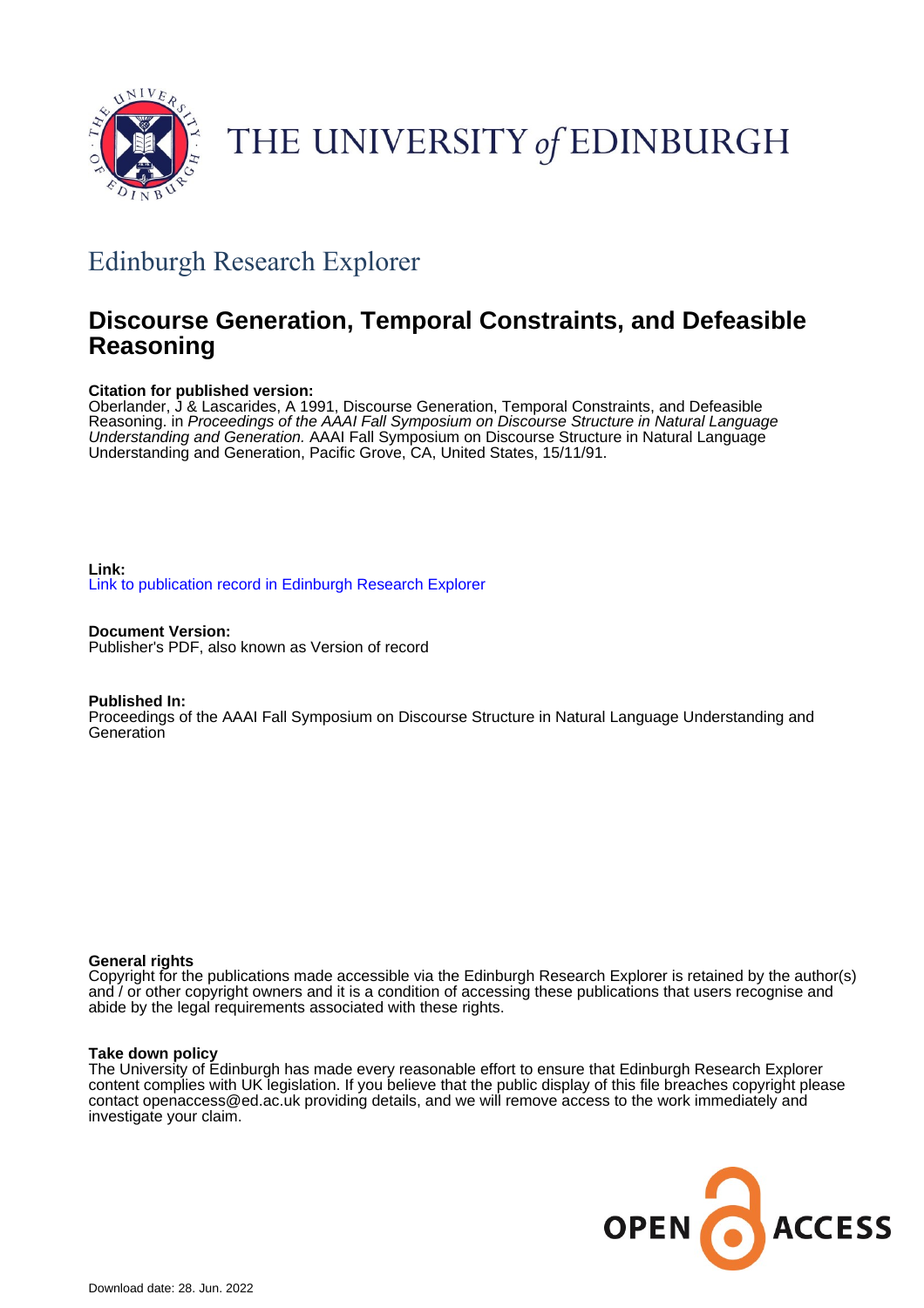## Discourse Generation, Temporal Constraints, and Defeasible Reasoning

Jon Oberlander and Alex Lascarides

Centre for Cognitive Science and Human Communication Research Centre University of Edinburgh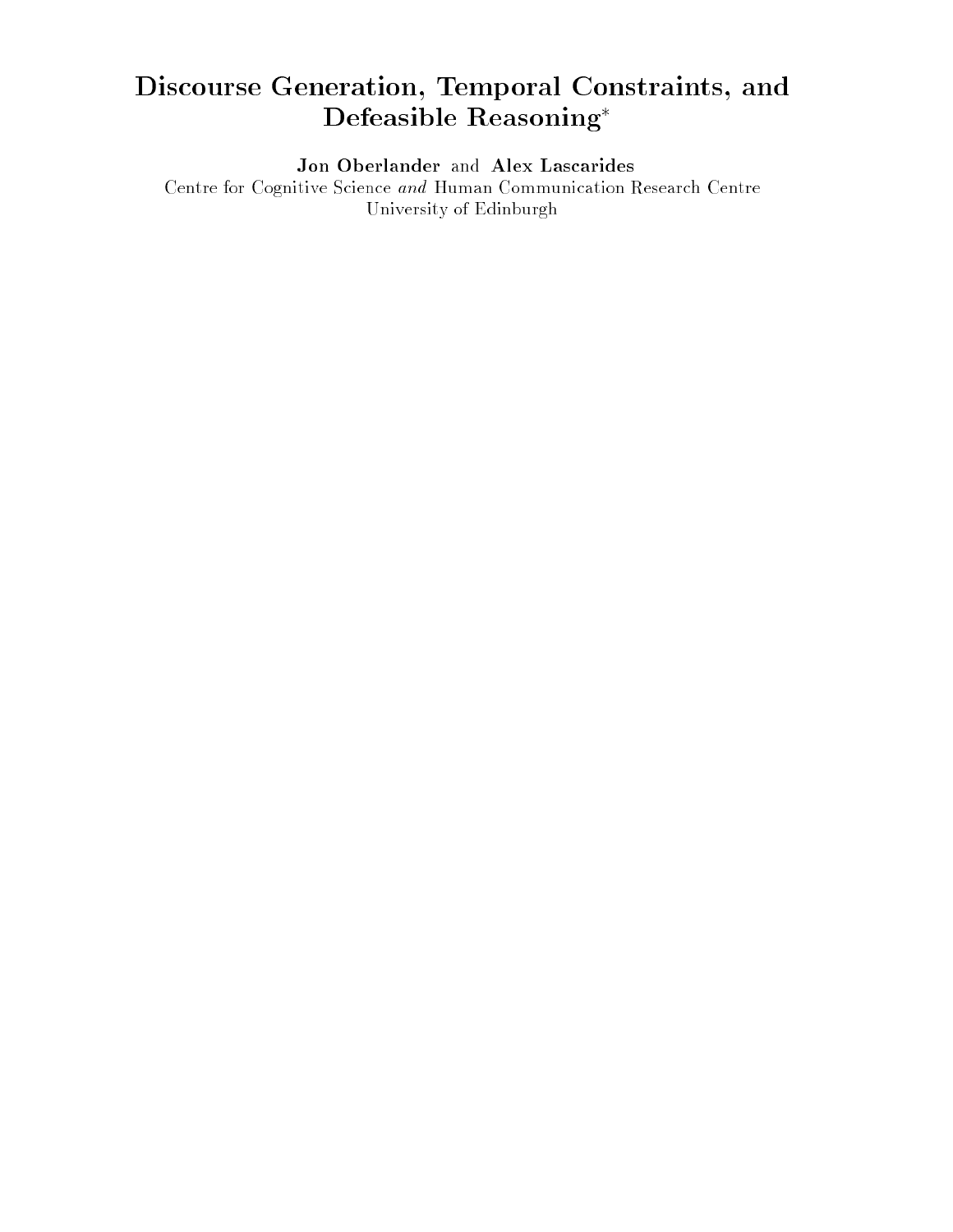#### Introduction

Given the causal and temporal relations between events in a knowledge base, what are the ways they can be described in text?

Elsewhere, we have argued that defeasible reasoning underlies the hearer's temporal interpretation of text. Here, we argue, on the basis of the kind of temporal information that remains implicit in candidate utterances, that if the speaker is to tailor text to the hearer, then defeasible reasoning must be integrated into the generation process. We suggest two ways in which this can be done: a version of Hobbs et al's [1988, 1990] Generation as Abduction, and the Interactive Defaults Strategy introduced by Joshi et al [1984, 1986]. Assuming the Interactive Defaults strategy, the basic goal is to determine how notions of temporal reliability, precision and coherence can be used by a nonmonotonic logic to constrain the space of possible utterances. We explore a defeasible reasoning framework in which the interactions between the relative knowledge bases of speakers and hearers helps do this. Finally, we briefly discuss an objection to the programme as outlined, considering whether discourse structure has been marginalised.

To motivate the discussion, let us consider why we might want to generate discourses with structures which lead to temporal complexities.

#### Getting Things Out of Order

Consider the following suggestion for generating textual descriptions of causal-temporal structures. Describe things in exactly the order in which they happened. Make textual order match eventual order, and little can go wrong; the hearer can safely assume that all the texts they hear are narrative. Under these circumstances, the problem of choosing the adequate locations in utterance space pretty much dissolves. We do not believe that this suggestion will work, in general, and consider here two arguments against it.

#### Hovy's argument

Basically, the suggestion canvassed above fails to emphasise the force of some eventualities over others (cf. the nucleus-satellite distinction in RST). A useful device for emphasis is the topic-comment structure: we mention the important event first, and then the others, which fill out or give further detail about that important event. These 'comments' on the 'topic' may be effects, but they could also be the cause of the topic. If the latter, then textual order and temporal order mismatch; the text is a causal explanation in such cases, and having only narrative discourse structure available would preclude its generation. Compare (1) and (2), modied from Hovy [1990].

- (1) First, Jim bumped Mike once and hurt him. Then they fought. Eventually, Mike stabbed him. As a result, Jim died.
- (2) Jim died in a ght with Mike. After Jim bumped Mike once, they fought, and eventually Mike stabbed him.

The textual order in (1) matches temporal order, whereas in (2) there is mismatch. And yet (2) is much better than (1). This is because the 'important' event is Jim's death. Everything mentioned in (1) leads up to this. But because the events are mentioned in their temporal order, the text obscures the fact that all the events led to Jim's death, even though syntactic markers like and then and as a result are used.

The causal groupings are clearer in (2) because it's clear during incremental processing that the text following the mention of Jim's death is a description of how it came about. This is so even though no syntactic markers indicate this causal structure. By contrast, in (1) the reader realises what's going on only at the last sentence. The discourse structure is therefore unclear until the whole text is heard, for the narrative requires a common topic which is only stated at the end.

#### States interact with causal information

In Lascarides and Oberlander [1991], we considered in detail the following pair of examples:

(3) Max opened the door. The room was pitch dark.

The support of the Science and Engineering Research Council through project number  $GR/G22077$  is gratefully acknowledged. HCRC is supported by the Economic and Social Research Council. Email contact: jon@uk.ac.ed.cogsci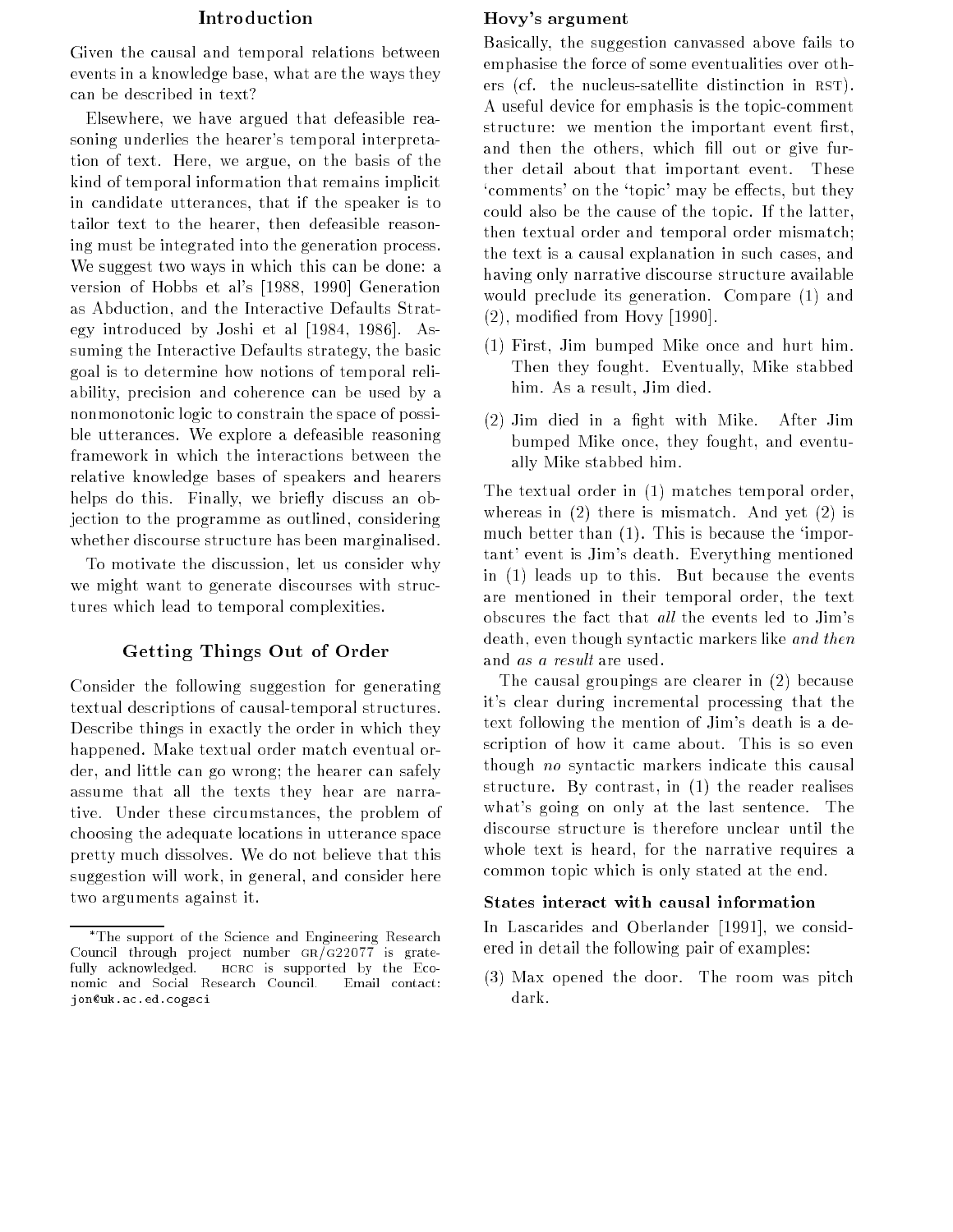$(4)$  Max switched off the light. The room was pitch dark.

Now, no-one would want to say that (3) involved a room becoming pitch dark immediately after a door was opened. Rather, most accounts (such as those based in or around DRT, such as Hinrichs [1986]) will take the state of darkness to overlap the event of door-opening. That's how one might say states are dealt with in a narrative: events move things along; states leave them where they are. But if we have a piece of causal information to hand, things are rather different. In  $(4)$ , it seems that the state *doesn't* overlap the previously mentioned event. If one wishes to preserve the assumption about the role of states in narrative, it would have to be weakened to the constraint that states either leave things where they are, or move them along. This is not a very convincing move. An alternative is to formalise the role of the additional defeasible causal knowledge. In generation, such knowledge will affect the space of adequate utterances; if  $H$  lacks the defeasible causal knowledge that switching off lights cause darkness, then  $(4)$ won't be adequate for  $H$ , who will interpret (4) in the same way as  $(3)$ , contrary to S's intentions.

The important point for now is that even if we describe things in the order in which they are assumed to happen, this doesn't necessarily make the candidate utterance a good one. If the speaker and the hearer possess differing world knowledge, there may be problems in retrieving the correct causaltemporal structure.

### Two Methods of Generating with Defeasible Knowledge

#### Generation by Defeasible Reasoning

There is a very general way in which we might view interpretation and generation in terms of defeasible reasoning. Consider the process of discourse interpretation as one of KB extension. The KB contains an utterance-interpretation, and a set of knowledge resources; the latter may include general knowledge of the world, knowledge of linguistic facts, knowledge about the discourse so far, and about the speaker's knowledge state. We then try to extend the kb so as to include the discourse interpretation. Consider now the process of generation; it too can be can be thought of as KB extension. This time, the kb contains a temporal-causal structure, and a set of knowledge resources, perhaps identical to that used in interpretation. We now try to extend the kb so as to include a realization of the structure's semantic features (with predicates, arguments, connectives, orderings). This view might be described as generation by defeasible reasoning .

Modulo more minor differences, these notions are close to the ideas of interpretation as abduction (Louis et al [1989]) was a generation as abduction (Hobbs et al 1990:26; Hobbs et al., where we take abduction, for instance, to be a process returning a temporal-causal structure which can explain the utterance in context. Correspondences between a defeasible deduction approach and an abductive approach have been established by Konolige [1991]; he shows that the two are nearly equivalent, the consistency-based approach being slightly more powerful  $[1991:15–16]$ , once closure axioms are added to the background theory.

#### Interactive defaults

We turn now to another, perhaps less powerful, method of applying defeasible reasoning: the Interactive Defaults (ID) strategy introduced by Joshi, Webber and Weischedel [1984, 1986]. Rather than considering the defeasible process as applying directly to the kb's causal network, we instead consider its role as constraining or debugging candidate linearised utterances, generated by some other process; here we will remain relatively neutral on the nature of that originating process.

A speaker  $S$  and a hearer  $H$  interact through a dialogue; a writer  $S$  and a reader  $H$  interact through a text. Joshi et al argue that it is inevitable that both  $S$  and  $H$  infer more form utterances than is explicitly contained within them. Taking Grice's [1975] Maxim of Quality seriously, they argue that since both  $S$  and  $H$  know this is going to happen, it is incumbent upon  $S$  to take into account the implicatures  $H$  is likely to make on the basis of a candidate utterance. If <sup>S</sup> detects that something  $S$  believes to be false will be among  $H$ 's implicatures,  $S$  must block that inference somehow. The basic way to block it is for <sup>S</sup> to use a different utterance; one which  $S$  does not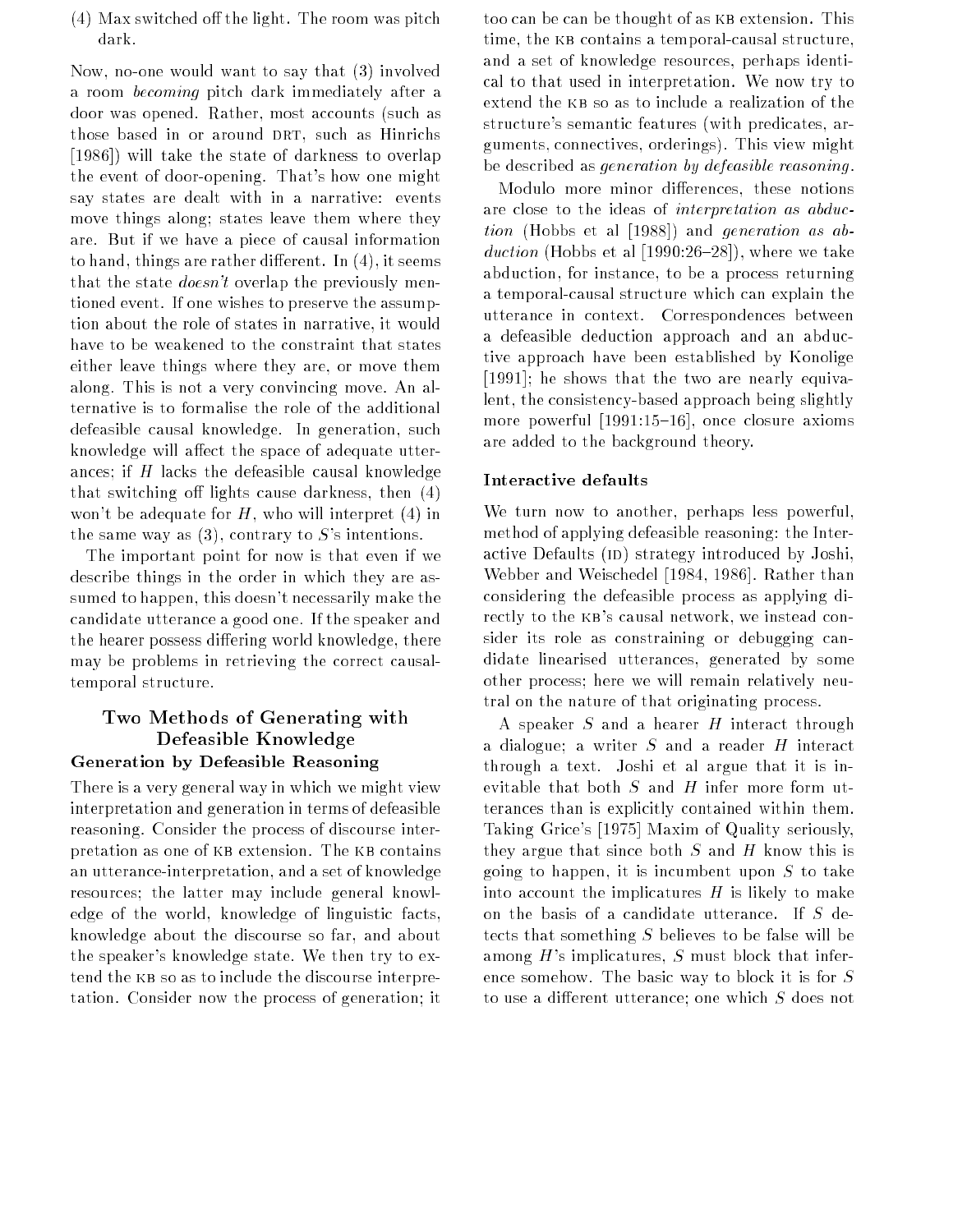believe will mislead H.

In terms of defeasible reasoning, the point is that <sup>S</sup> must use it to calculate the consequences of the candidate utterance; if the process allows the derivation of something  $S$  believes to be false, the utterance should not be used in its current form. Joshi et al illustrate with the following example; given the KB in  $(5)$ , and the question in  $(6)$ , they want the process to show why the answer in (7b) is preferred to that in (7a):

- (5) Sam is an associate professor; most associate professors are tenured; Sam is not tenured.
- (6) Is Sam an associate professor?
- (7) a. Yes.
	- b. Yes, but he is not tenured.

We wish to assume this interactive defaults strategy  $(ID)$ , and consider in detail the defeasible reasoning about causal-temporal structures that  $S$ and  $H$  are assumed by  $S$  to indulge in; and to consider which candidate utterances are eliminated on this basis.

#### ID with temporal constraints

The basic model in which we embed ID assumes that candidate discourses possess hierarchical structure, with units linked by discourse relations modelled after those proposed by Hobbs [1985]. Lascarides and Asher [1991] use Narration, Explanation, Background, Result and Elaboration. These structures have temporal implications, calculable via the nonmonotonic logic mash proposed by Asher and Morreau [1991]. For instance:

#### Narration

Clauses  $\alpha$  and  $\beta$  that are discourse-related are normally such that  $Narration(\alpha, \beta)$  holds.

#### Axiom for Narration

If  $Narration(\alpha, \beta)$  holds, and  $\alpha$  and  $\beta$  describe the events  $e_1$  and  $e_2$  respectively, then  $e_1$  occurs before  $e_2$ .

Conflicts where one rule has a more specific antecedent than the other are resolved in favour of the more specic (this pattern of inference is known as the Penguin Principle). ID is exploited

within this logical framework to detect violations of constraints on these temporal implications; candidates violating the temporal constraints will be rejected (or debugged). We would urge that defeasible reasoning is a useful notion in generation only if an underlying notion of nonmonotonic logical consequence is defined. Otherwise, as argued in Lascarides and Oberlander [1991], the choice made among conflicting knowledge sources appears arbitrary. mash provides a good starting point.

Following Bach [1986], we take `eventualities' to cover both events and states. We define *temporal* coherence, temporal reliability and temporal precitualities. This set intuitively describes when two eventualities are connected. The relations in <sup>C</sup> are: causation, the part/whole relation, temporal overlap, and the immediately precedes relation (where ' $e_1$  immediately precedes  $e_2$ ' means that  $e_1$ and  $e_2$  stand in a causal or part/whole relation that is compatible with  $e_1$  temporally preceding  $e_2$ ).<sup>2</sup> The definitions are as follows:

#### Temporal Coherence

A text is temporally coherent if the reader can infer that at least one of the relations in  $C$  holds between the eventualities described in the sentences.

#### Temporal Reliability

A text is temporally reliable if one of the relations in <sup>C</sup> which the reader infers to hold does in fact hold between the eventualities described in the sentences.

#### Temporal Precision

A text is temporally precise if whenever the reader infers that one of a proper subset of the relations in  $C$  holds between the eventualities described in the sentences, then she is also able to infer which.

A text is temporally incoherent if the natural interpretation of the text is such that there are no

 $1\,\mathrm{We}\,$  think of  $\,{}^{\dot{}}e_{1}\,$  is part of  $\,e_{2}\,{}^{\dot{}}\,$  in terms of Moens and Steedman's [1988] event terminology, as  $'e_1$  is part of the preparatory phase or consequent phase of  $e_2$ .

<sup>&</sup>lt;sup>2</sup>We assume that an event  $e_1$  precedes an event  $e_2$  if  $e_1$ 's culmination occurs before  $e_2$ 's. So there are part/whole relations between  $e_1$  and  $e_2$  that are compatible with  $e_1$ temporally preceding  $e_2$ .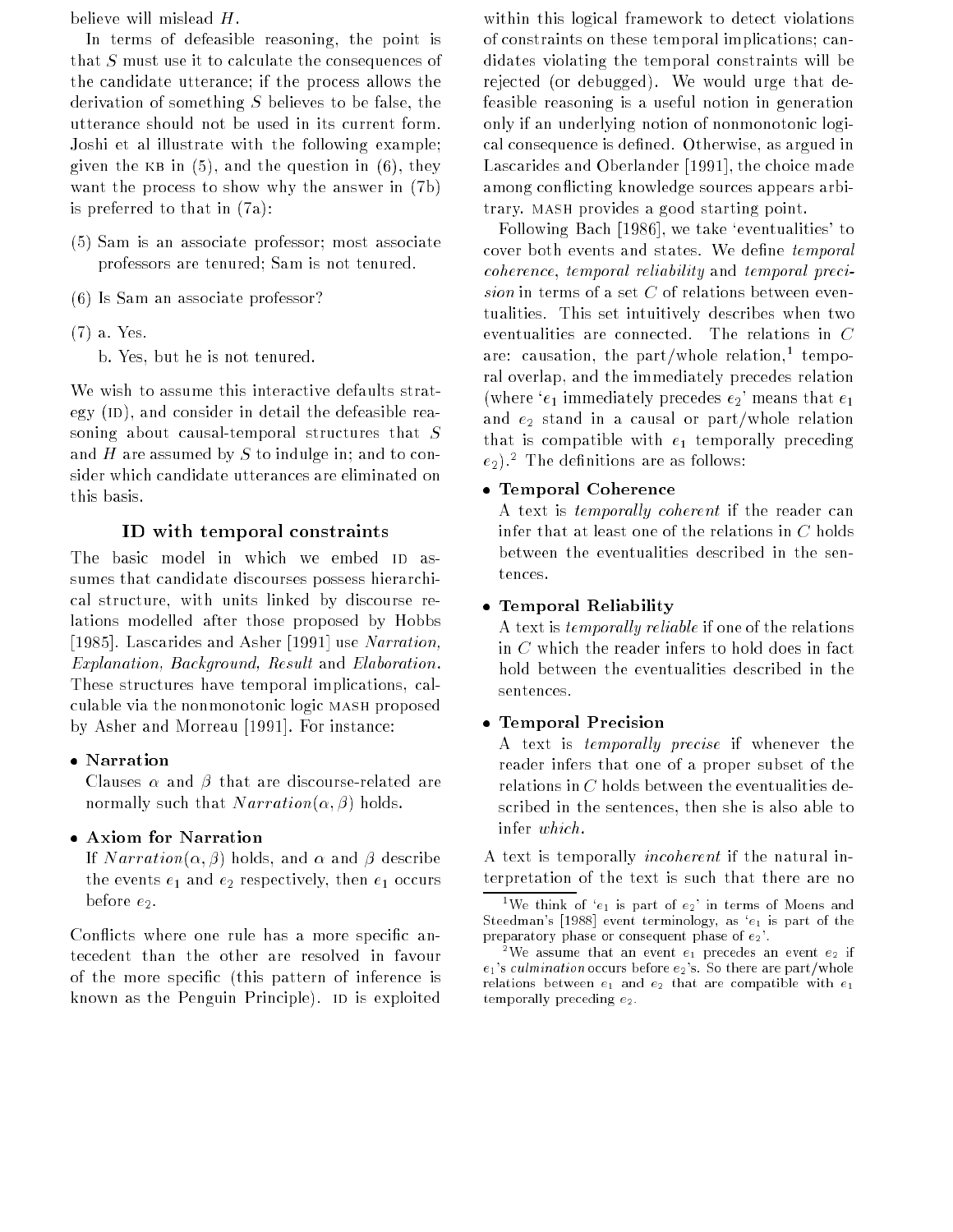inferrable relations between the events. A text is temporally misleading, or as we shall say, unreliable if the natural interpretation of the text is such that the inferred relations between the events differ from their actual relations in the world. In addition, a text is temporally imprecise, or as we shall say, ambiguous , if the natural interpretation of the text is such that the reader knows that one of a proper subset of relations in  $C$  holds between the eventualities, but the reader can't infer which of this proper subset holds.

It follows from the above definitions that a text can be coherent but unreliable. On the other hand, there may be no question about reliability simply because we cannot establish a temporal or causal relation between the two eventualities.

#### Applying the ID strategy

Before applying ID with temporal constraints, we wish to mention the generation policies with which ID is compatible, and the possible relations between the knowledge of speaker <sup>S</sup> and that which speaker  $S$  has about hearer  $H$ 's knowledge state.

#### ID and generation policies

ID is quite neutral about generation policy, and applies to two main approaches to the generation of an appropriate utterance. Do we generate all possible utterances, and then apply defeasible reasoning, or do we generate candidates one at a time, and apply defeasible reasoning on each cycle? That is: is ID designed to constrain utterance space, or debug candidate utterances? Joshi et al explicitly adopt the latter view. In principle, their framework, however, is more general. Although the idea of debugging is intuitive, we shall sometimes talk in terms of constraining the space of utterances, rather than of debugging specific utterances.

#### Relative KBs

Let  $B(S)$  be S's beliefs about the KB, LK and WK. Let  $B^+(H)$  be S's beliefs about what  $H$  believes about the KB, LK and WK. And let  $B_-(H)$  be  $S$ 's beliefs about what  $H$  doesn't know about the KB, LK and WK (SO  $B^+(H)$  and  $B^-(H)$  are mutually exclusive). Problems concerning reliability and precision arise when  $B(S)$  and  $B^+(H)$  are different. They also arise when <sup>S</sup>'s knowledge of what H believes is partial (i.e. when for some  $p$ used to generate an utterance,  $p \notin B^+(H)$  and  $p \notin B$  (H)). Suppose that a wff is relevant to generating a particular utterance about the kb. Then there are several possible relations between  $B(S)$ ,  $B^+(H)$  and  $B^-(H)$  that concern p:

#### Case 1

S knows  $p$  and also knows that  $H$  does not:  $p \in B$ ( $\geq$ ) and  $p \in B$  (H)

Case 2

S knows p and isn't sure whether H does or not:  $p \in B(S)$  and  $p \notin B^+(H)$  and  $p \notin B^-(H)$ 

Case 3

H potentially knows more about  $p$  than  $S$  does:  $p \notin B(S)$  and  $p \notin B^+(H)$  and  $p \notin B^-(H)$ 

Case 4

S thinks H is mistaken in believing  $p$ :  $p \notin B(S)$  and  $p \in B^+(H)$ 

Of course, the case where  $p \in B(S)$  and  $p \in$  $B^+ (H)$  is unproblematic, and so glossed over here.

We look at each of these cases in turn, considering the extent to which the relations of reliability, coherence and precision help us constrain the utterance space (or alternately, debug candidate utterances).

#### Case 1: S knows more about  $p$  than  $H$

We now examine the problems concerning reliability that arise when  $p ~\in~ B$ (5) and  $p ~\in~ B$  (H). There are two possibilities: either  $p$  represents defeasible knowledge of the language or the world, or  $p$  is some fact in the KB. We investigate these in turn.

p is defeasible knowledge Let p be a defeasible law that represents knowledge that <sup>S</sup> has and which S knows  $H$  lacks. To illustrate, take the case where  $p$  is the following causal preference concerning falling and pushing (introduced and formally represented in Lascarides and Oberlander [1991]):

If the events  $e_1$  of x falling and  $e_2$  of y pushing x are connected, then normally  $e_2$  caused  $e_1$ .

Consider the case where John's pushing Max caused the latter to fall. Suppose  $S$  has a KB which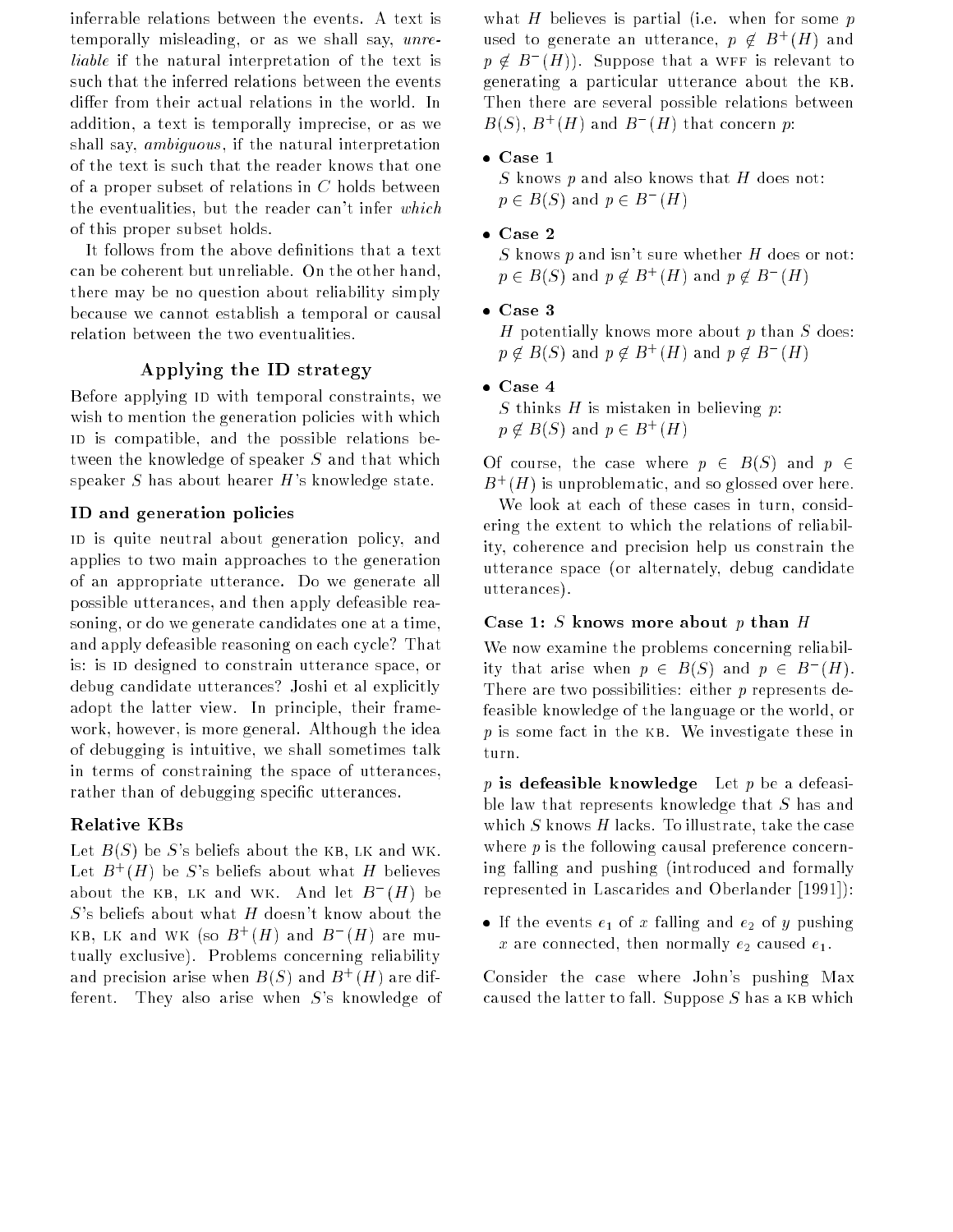will allow her to generate the description in (8), among others.

(8) Max fell. John pushed him.

Elsewhere, we have argued that this text is coherent, precise and reliable for <sup>S</sup> because the causal law (about the usual causal relation between pushings and fallings) is more specic than the linguistic rule (*Narration*). But since  $H$  lacks the causal law,  $(8)$  will trigger a different inference pattern in  $H$ ; one in which *Narration* wins after all.  $S$ must block this pattern by changing the utterance; she has essentially two options. If clause order is kept fixed, then  $S$  could shift tense into the pluperfect as in  $(9)$ ; or else S can insert a *clue word*, such as *because*, into the surface form, to generate  $(10):$ 

(9) Max fell. John had pushed him.

(10) Max fell because John pushed him.

The success of the latter tactic requires  $S$  and  $H$  to mutually know a new linguistic rule, more specific than *Narration*, such as the following:<sup>3</sup>

#### Non-evidential `Because'

A text segment  $\alpha$  because  $\beta$  (where  $\alpha$  and  $\beta$  are discourse-related clauses) is normally such that the event described in  $\alpha$  is caused by the event described in  $\beta$ .

On the other hand, if clause order is not taken to be fixed, then  $S$  can simply reorder the sentences in (8):

(11) John pushed Max. Max fell.

So, when S believes  $H$  lacks the relevant causal law, <sup>S</sup> can simply reorder, and let Narration do the rest. However, recalling the above discussion, in some cases a discourse structure that invokes  $Explanation$  is better than one that invokes Narration. So simply reordering events and letting the rule for *Narration* achieve the correct inferences won't work successfully in all cases.

Furthermore, recalling the discussion about states and causation above, it becomes apparent that this tactic of always letting Narration do the work will lead to problems with texts like (3) and  $(4).$ 

- (3) Max opened the door. The room was pitch dark.
- $(4)$  Max switched off the light. The room was pitch dark.

The reason is that, in the absence of the causal law which relates light switching to darkness, (4) will be analysed exactly as (3), giving the wrong result. A solution would be to replace the state expression with an event expression:

 $\mathfrak{t}\oplus\mathfrak{t}$  max switched on the light. The room  $wenu$ pitch dark.

An obvious alternative is to introduce further clue words, and appropriate linguistic rules for reasoning about them. This means exploiting linguistic knowledge to overcome the gaps in  $H$ 's world knowledge. This helps explain the observation that texts which describe events in reverse to temporal order, without marking the reverse, may be quite rare. It's easy enough to interpret such texts, when we have the appropriate wk. But if a considerate speaker or writer has reason to believe that some or all of her audience lacks that wk, then she will either avoid such descriptive reversals, or mark them with the type of clues we have discussed.

p is a fact in the KB We now turn to the case where  $p$  is a fact about the KB which  $S$  knows and which S knows H lacks. Suppose that  $p$  asserts a causal relation between two events that does not represent an exception to any defeasible causal preferences. Then  $S$  can simply state  $p$  by exploiting  $H$ 's available LK. Clue words may not be needed. For example, if  $p$  is the fact that Max stood up and then John greeted him, <sup>S</sup> can tell H this by uttering  $(5)$ ; Narration will make  $(5)$ reliable and precise for H.

(5) Max stood up. John greeted him.

Similarly, if <sup>p</sup> is the fact that Max opened the door, and while this was going on the room was pitch dark, then  $(3)$  is reliable and precise for H:

<sup>3</sup> This is a pragmatic, rather than semantic rule; it's not obvious that this is the best choice of representation.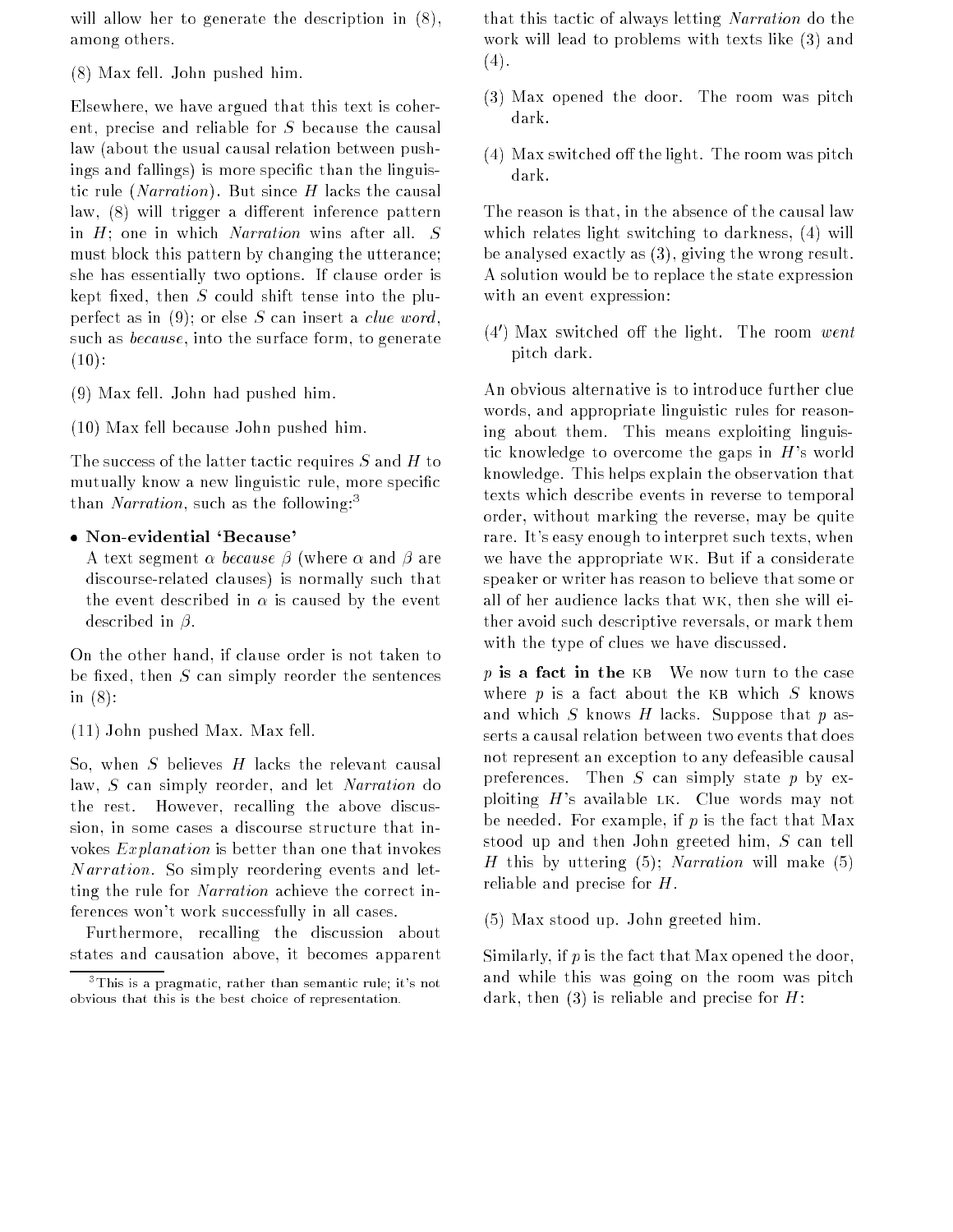(3) Max opened the door. The room was pitch dark.

But what if  $p$  asserts a causal relation between two events that violates a defeasible causal preference that H has? Suppose p asserts that Max's fall immediately preceded John's pushing him. And suppose that  $S$  knows that  $H$  has the defeasible causal law, but lacks  $p$ . Then neither  $(8)$  nor  $(11)$ are reliable for  $H$ , indicating that  $S$  cannot generate an atomic text to assert p.

- (8) Max fell. John pushed him.
- (11) John pushed Max. He fell.

The obvious option is to move from (8) to (12); another option is to recruit the pluperfect, as in  $(13)$ ; note that  $(14)$  is *not* the solution, since so can be read epistemically (evidentially).

- (12) Max fell. And then John pushed him.
- (13) John pushed Max. He had fallen.
- (14) Max fell. So John pushed him.

The need to utter (12) rather than (8) explains why it can be necessary to use and then, even though the full-stop is always available and, by Narration, has the default effect of temporal progression. So, in general, one might wish to paraphrase Joshi et al: if a relation can be defeasibly inferred to hold between two eventualities, and  $S$  wants something different, it is essential to  $mark$  the desired relation with something stronger. Having a little causal knowledge is sometimes worse than having none at all.

#### Case 2: S knows  $p$  but isn't sure if  $H$  does

In general, <sup>S</sup> will have only partial knowledge about  $H$ 's beliefs.

 $p$  is a defeasible causal preference Suppose that  $S$  isn't sure whether or not  $H$  believes the defeasible causal law relating falling and pushing. Then there are at least two ways in which  $S$ 's model of  $H$ 's knowledge can be expanded to a complete statement of H's knowledge. The first,  $B_1$ , contains the causal law. The second,  $B_2$ , does not.

If  $S$  assumes  $H$ 's knowledge corresponds to  $B_1$ , then H will find a reliable interpretation for (8).

(8) Max fell. John pushed him.

On the other hand, if  $S$  assumes that  $H$ 's knowledge corresponds to  $B_2$ , then H will interpret (8) in an undesirable way, with the falling preceding the pushing.

Under this model,  $S$  isn't sure how  $H$  will interpret  $(8)$ , because S doesn't know if H's knowledge corresponds to  $B_1$  or  $B_2$ . Hence the ambiguity of  $(8)$  manifests itself to the generator S, if not to the hearer  $H$ , because  $S$  doesn't have sufficient information about  $H$  to predict which of the two alternative temporal structures  $H$  will infer for  $(8)$ . This is slightly different to the previous case where S actually knows H lacks the causal law, making (8) unreliable.

To avoid uttering unreliable text,  $S$  will have to utter something other than (8). Indeed, it may be possible for <sup>S</sup> not to worry about the ambiguity of (8) at all, if some `safe' strategy can be found that would guide  $S$ 's expansion of  $H$ 's knowledge in a way that would ensure the generation of reliable text for  $H$ . A plausible strategy for  $S$ 's reasoning about H would be the following: if S isn't sure whether or not H knows p, then assume H doesn't know p. On the face of it this seems plausible. But just how safe is it?

We state it in terms of  $B^+(H)$  and  $B^-(H)$ :

 $\bullet$  If  $p \notin B^+(H)$  and  $p \notin B^-(H)$ , assume  $p \in$  $B$  ( $H$ ) and generate-and-test under this assumption.

But this won't work in general. If <sup>S</sup> wants to convey a violation of the causal law  $p$ , but  $H$  actually believes p, then the strategy will suggest the use of  $(8)$ , which will actually be unreliable for H.

By and large, <sup>S</sup> will have to consider several alternative expansions of  $H$ 's knowledge. As a result, ambiguity of text will manifest itself to <sup>S</sup> in certain cases, because of her partial knowledge of H. This is perhaps somewhat surprising. Nonmonotonic reasoning is designed as a medium for reasoning with partial knowledge. And yet here we have shown  $S$  cannot maintain textual reliability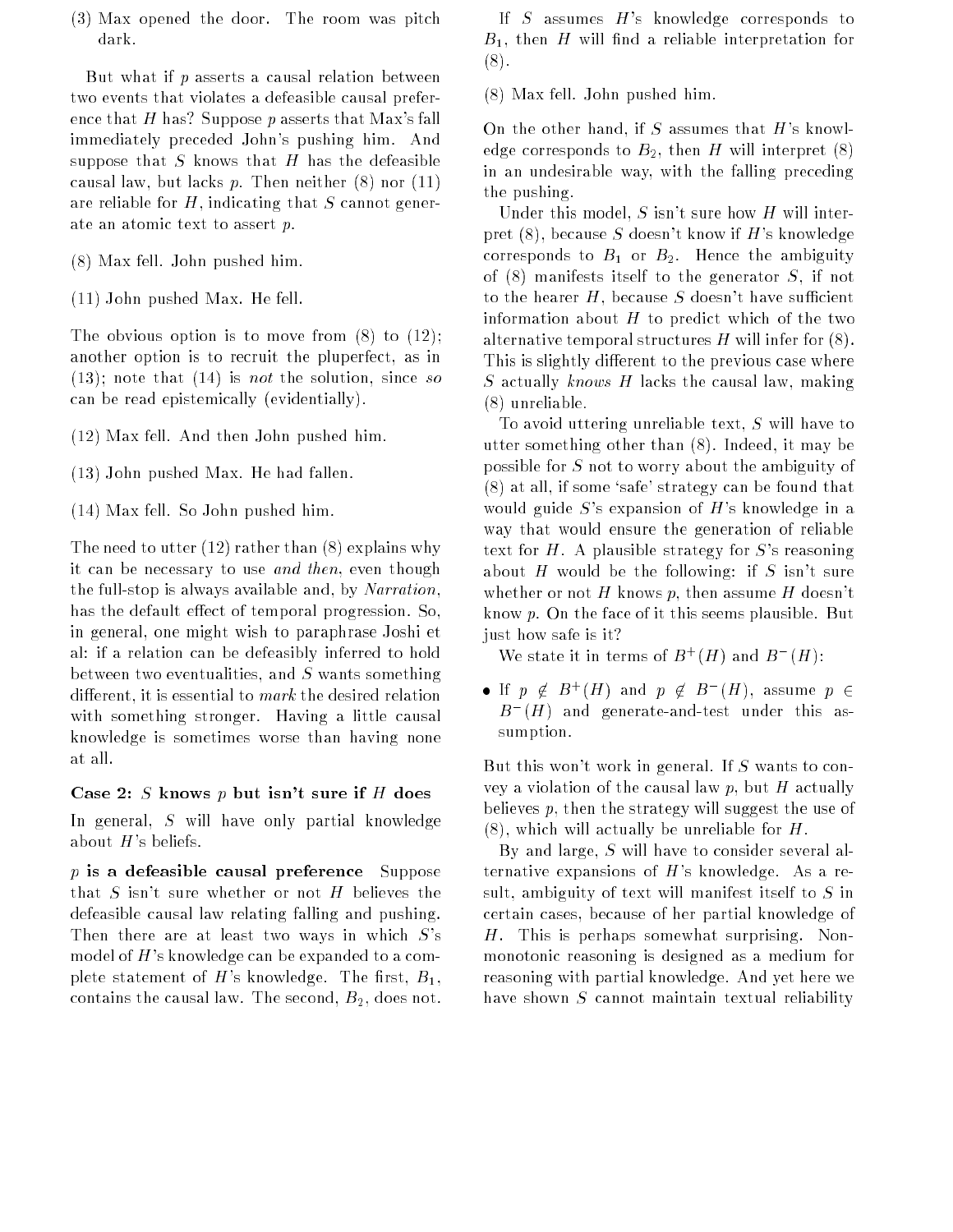on the basis of a partial statement of  $H$ 's KB, even if nonmonotonic inference is exploited.

p is a fact about the KB: Ambiguity Suppose that  $S$  wants to convey the information that Max's fall immediately preceded John pushing him, and suppose S knows that H knows the causal law, but S doesn't know for sure if  $H$  knows already that Max fell before John pushed him. Then, for similar reasons as those mentioned earlier,  $S$  isn't sure if (8) is reliable or not.

(8) Max fell. John pushed him.

To be sure that text is reliable in this case, <sup>S</sup> will again have to exploit linguistic knowledge; for example, by uttering (12) instead of (8).

(12) Max fell and then John pushed him.

These examples show that a little knowledge of H is a dangerous thing.

#### Case 3:  $H$  as advisor,  $S$  as pupil

Suppose that for a certain proposition  $p, p \notin B(S)$ ,  $p \notin B^+(H)$  and  $p \notin B^-(H)$ . This corresponds to H potentially knowing more about  $p$  than  $S$ , but <sup>S</sup> not knowing what more. That's pretty much the position of the tutee in a tutorial dialogue, and the advice-taker in an advisory dialogue.

#### Case 4: S thinks that  $H$  is mistaken

Suppose that  $p \notin B(S)$  and  $p \in B^+(H)$ . Then S doesn't believe p even though he's aware that  $H$ does. This implies that S thinks  $H$  is mistaken in the belief that p.

The fact that  $p \notin B(S)$  and  $p \in B^+(H)$  could entail that a text that's reliable for  $S$  isn't for  $H$ . For example, suppose that  $H$  believes, by some weird perception of social convention, that there is a defeasible causal preference that greetings cause standing ups. Suppose that  $S$  wants to describe the situation where Max stood up and then John greeted him (i.e. an exception to  $H$ 's causal preference). Then this is like the exception case above concerning falling and pushing: (15) is reliable for  $S$  but not for  $H$ .

(15) Max stood up. John greeted him.

Again, <sup>S</sup> could compensate for this by explicitly marking the temporal relation. Alternatively, the ract that  $p \notin B(S)$  and  $p \in B^+(H)$  could entail that a text that's unreliable for <sup>S</sup> is reliable for H. Again, let  $p$  be the causal law that says that greetings cause standing ups. But this time suppose that  $S$  wants to describe the situation where John's greeting Max caused him to stand up. So this time, <sup>S</sup> wants to describe an instance of the causal law. Then both (15) and (16) are reliable for  $H$ , but only the latter is reliable for  $S$ .

(16) John greeted Max. He stood up.

Since  $(15)$  is unreliable for S, it would not be in the set of possible linguistic realisations, if this set is characterised by what  $S$  finds reliable, as we've assumed so far. So perhaps this set should be constrained by considering  $B^+(H)$  from the start.

#### Conclusions

Here, we summarise the current shape of the model, and briefly discuss one of its potential shortcomings.

We admitted that that job of defeasible reasoning in generation could be very general; but that we were going to look at it in the context of the Interactive Defaults strategy. We assumed that some process took messages, and produced ordered utterances, in accordance with (for example) topiccomment strategies. ID then applies to the candidate utterances (or the space of utterances), and criticises the utterances (or the space), producing better utterances, or a smaller space. The grounds for criticism we discussed were the temporal ramications of the utterance; if it was incoherent for H, unreliable for H or dangerously ambiguous (for S), it was a bad utterance.

Discourse structure and temporal structure are here somewhat detached. The discourse structure was used in determining the original sequencing; but now it's only the causal-temporal structure derivable from the candidate that is being criticized. It may therefore be thought that the discourse structure is an idle wheel as things stand, and should be either eliminated (cf. Sibun [1991]), or be trusted with a greater share of the work, enriching the discourse with useful clue words [cf.